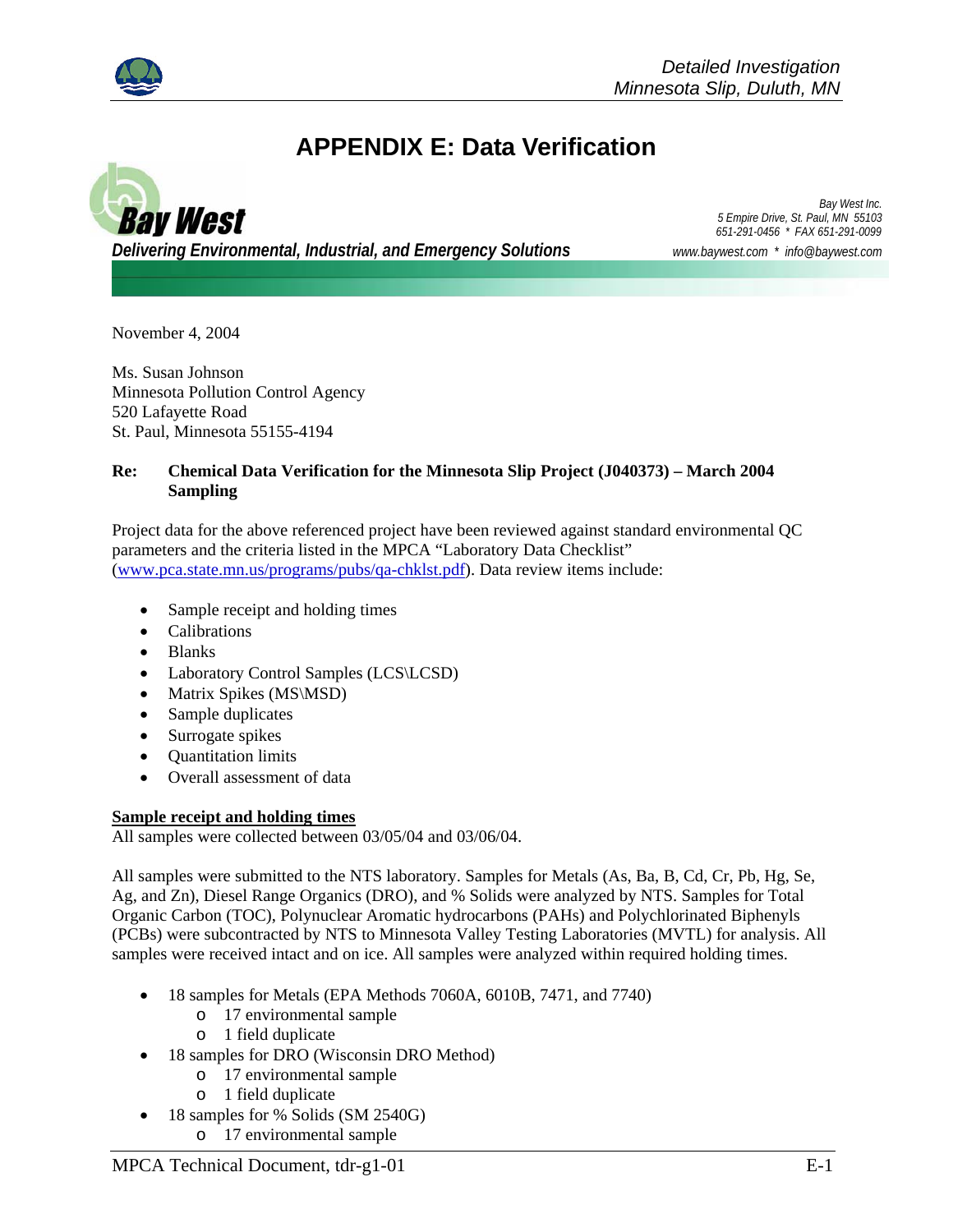

- o 1 field duplicate
- 18 samples for TOC (EPA Method 415.1)
	- o 17 environmental sample
		- o 1 field duplicate
- 18 samples for PAHs (EPA Method 8270C)
	- o 17 environmental sample
	- o 1 field duplicate
- 18 samples for PCBs (EPA Method 8082)
	- o 17 environmental sample
	- o 1 field duplicate

### **Calibrations**

Since raw data were not submitted with the report, initial calibration data could not be reviewed. Daily Calibration Check data for PAHs all met specified criteria. The PCB Continuing Calibration Check for the Decachlorobiphenyl (DCB) surrogate was slightly below specified criteria on one day and the Ending Calibration Check for DCB was slightly below specified criteria on two days. This may indicate a possible low bias for this surrogate.

### **Blanks**

The Method Blank (MB) criteria was no detected analytes at the RL. All MB's met this criteria.

### **Laboratory Control Samples (LCS/LCSD)**

Laboratory Control Samples (Lab Spikes) were analyzed as a measure of the laboratory's accuracy and precision. All LCS/LCSDs were within specified criteria except for the following:

| <b>Analysis</b> | Lab ID      | Compound         | $%$ Rec | Comment                                                                                 |
|-----------------|-------------|------------------|---------|-----------------------------------------------------------------------------------------|
| <b>PAH</b>      | 15 MAR 2004 | <b>Benzidine</b> |         | This compound is typically a very low recovery compound and is not a<br>target analyte. |
| PAH             | 18 MAR 2004 | <b>Benzidine</b> |         | This compound is typically a very low recovery compound and is not a<br>target analyte. |
| <b>PAH</b>      | 22 MAR 2004 | <b>Benzidine</b> |         | This compound is typically a very low recovery compound and is not a<br>target analyte. |

### **Matrix Spikes (MS/MSD)**

Matrix Spikes were analyzed to determine the effect of the sample matrix on recovery of target analytes. All MSs met criteria except for the following:

| Analysis   | Lab ID      | Compound  | <b>MS</b><br>% Rec | <b>MSD</b><br>% Rec | Comment                                                                                                                                                                                                           |
|------------|-------------|-----------|--------------------|---------------------|-------------------------------------------------------------------------------------------------------------------------------------------------------------------------------------------------------------------|
| <b>PAH</b> | 15 MAR 2004 | Benzidine |                    | $\Omega$            | This compound is typically a very low recovery compound and<br>is not a target analyte.                                                                                                                           |
| <b>PAH</b> | 18 MAR 2004 | Benzidine | $\Omega$           |                     | This compound is typically a very low recovery compound and<br>is not a target analyte.                                                                                                                           |
| <b>PAH</b> | 22 MAR 2004 | Benzidine | 10                 | 10                  | This compound is typically a very low recovery compound and<br>is not a target analyte.                                                                                                                           |
| <b>PCB</b> | 17 MAR 2004 | PCB 1016  | 125                | <b>OK</b>           | Data was outside of method criteria but within MPCA checklist<br>guidelines. This compound was not found in any samples.<br>High recovery indicates a possible high bias and therefore no<br>data were qualified. |
| <b>PCB</b> | 18 MAR 2004 | PCB 1016  | 40                 | 39                  | Data were outside of method criteria but within MPCA<br>checklist guidelines. This compound was not found in any<br>samples. Low recovery indicates a possible low bias. No data<br>were qualified.               |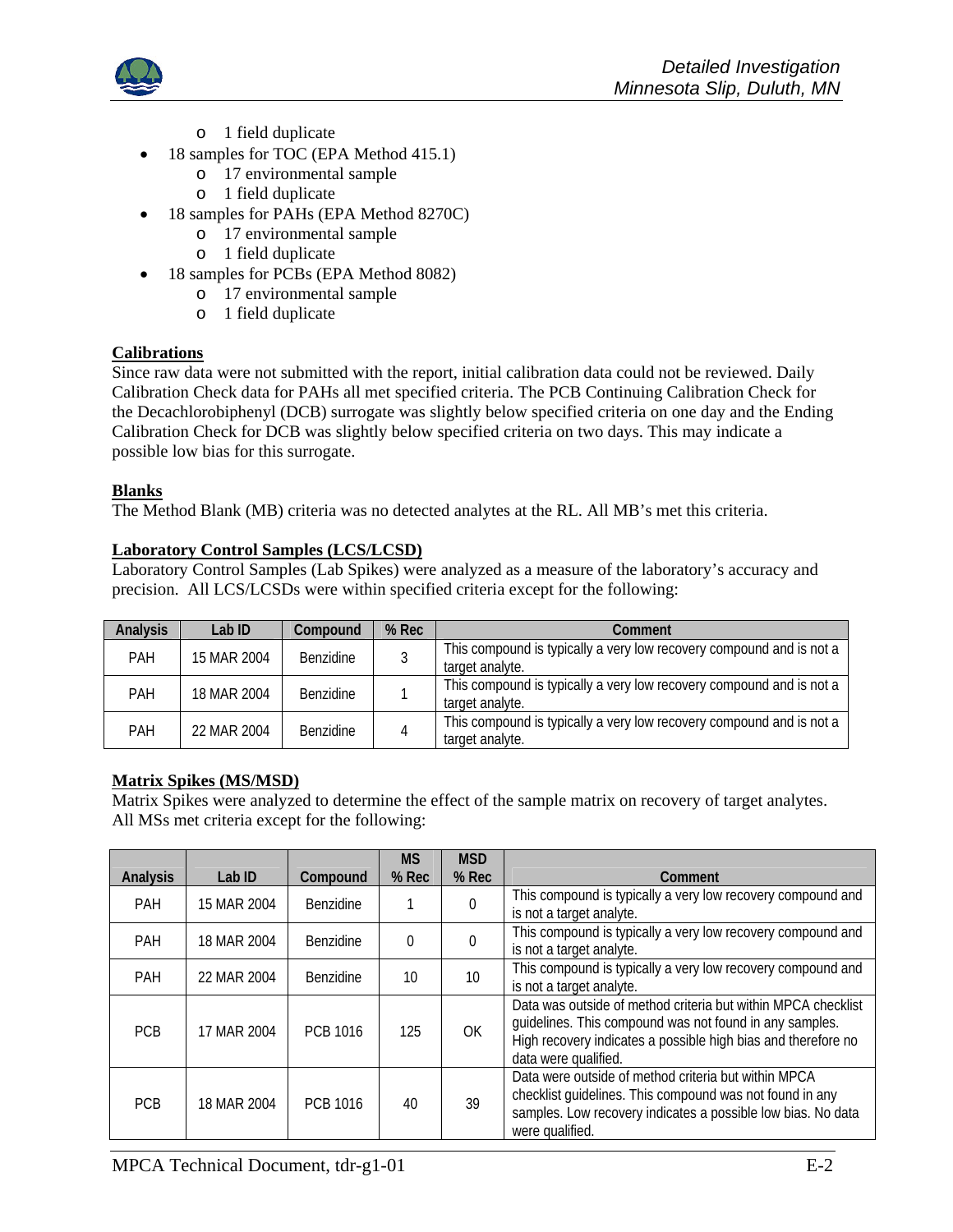

| <b>Analysis</b> | Lab ID      | Compound        | <b>MS</b><br>% Rec | <b>MSD</b><br>% Rec | Comment                                                                                                                                                                                             |
|-----------------|-------------|-----------------|--------------------|---------------------|-----------------------------------------------------------------------------------------------------------------------------------------------------------------------------------------------------|
| <b>PCB</b>      | 18 MAR 2004 | <b>PCB 1254</b> | 38                 | 34                  | Data were outside of method criteria but within MPCA<br>checklist guidelines. This compound was not found in any<br>samples. Low recovery indicates a possible low bias. No data<br>were qualified. |
| <b>PCB</b>      | 19 MAR 2004 | <b>PCB 1016</b> | OK.                | 50                  | Data was outside of method criteria but within MPCA checklist<br>guidelines. This compound was not found in any samples. Low<br>recovery indicates a possible low bias. No data were qualified.     |
| <b>PCB</b>      | 19 MAR 2004 | <b>PCB 1254</b> | 42                 | 39                  | Data were outside of method criteria but within MPCA<br>checklist guidelines. This compound was not found in any<br>samples. Low recovery indicates a possible low bias. No data<br>were qualified. |
| <b>Metals</b>   | S04070075G  | Arsenic         | 77                 |                     | Data was outside of MPCA checklist guidelines. Low recovery<br>indicates a possible low bias. No data were qualified.                                                                               |
| <b>Metals</b>   | S04070075G  | Selenium        | 37                 |                     | Data was significantly outside of MPCA checklist guidelines.<br>Low recovery indicates a likely low bias. No data were<br>qualified.                                                                |
| <b>Metals</b>   | S04070075G  | Zinc.           | 79                 |                     | Data was outside of MPCA checklist guidelines. Low recovery<br>indicates a possible low bias. No data were qualified                                                                                |
| <b>Metals</b>   | S04070094C  | Arsenic         | 63                 |                     | Data was outside of MPCA checklist guidelines. Low recovery<br>indicates a possible low bias. No data were qualified.                                                                               |
| Metals          | S04070094G  | Selenium        | 69                 |                     | Data was outside of MPCA checklist guidelines. Low recovery<br>indicates a possible low bias. No data were qualified.                                                                               |

### **Sample duplicates**

All laboratory sample duplicates met method criteria.

A blind field duplicate sample was analyzed to assess precision. While there were no Measurement Quality Objectives (MQO's) specified for this duplicate analysis, the results indicate a satisfactory degree of precision between pairs of positive results in all analyses except for PAHs where the two samples (S040700958, S04070095D) varied by a consistent factor of two. No data were qualified.

### **Surrogate spikes**

All sample surrogate recoveries met MPCA checklist guidelines except for the following PCB surrogate data:

| Sample ID         | Surrogate   | Surrogate<br>% Recovery | <b>Review Qualifier</b>                                                                             |
|-------------------|-------------|-------------------------|-----------------------------------------------------------------------------------------------------|
|                   |             |                         |                                                                                                     |
| WC-TH23(4-8)-4473 | TCMX        | ΟK                      | One of the two PCB surrogates failed low indicating a<br>possible low bias. No data were qualified. |
|                   | <b>DCBP</b> | 27                      |                                                                                                     |
| WC-TH18(0-4)-4473 | <b>TCMX</b> | ΟK                      | One of the two PCB surrogates failed low indicating a                                               |
|                   | <b>DCBP</b> | 28                      | possible low bias. No data were qualified.                                                          |
| WC-TH3(8'heave)-  | TCMX        | OK                      | One of the two PCB surrogates failed low indicating a                                               |
| 4473              | <b>DCBP</b> | 26                      | possible low bias. No data were qualified.                                                          |

### **Quantitation limits**

Because no quantitation limits were specified in the QAPP, the SAP or the Scope of Work, the reporting levels cannot be evaluated against any criteria.

#### **Overall assessment of data**

All of the requested analyses were completed by the laboratory.